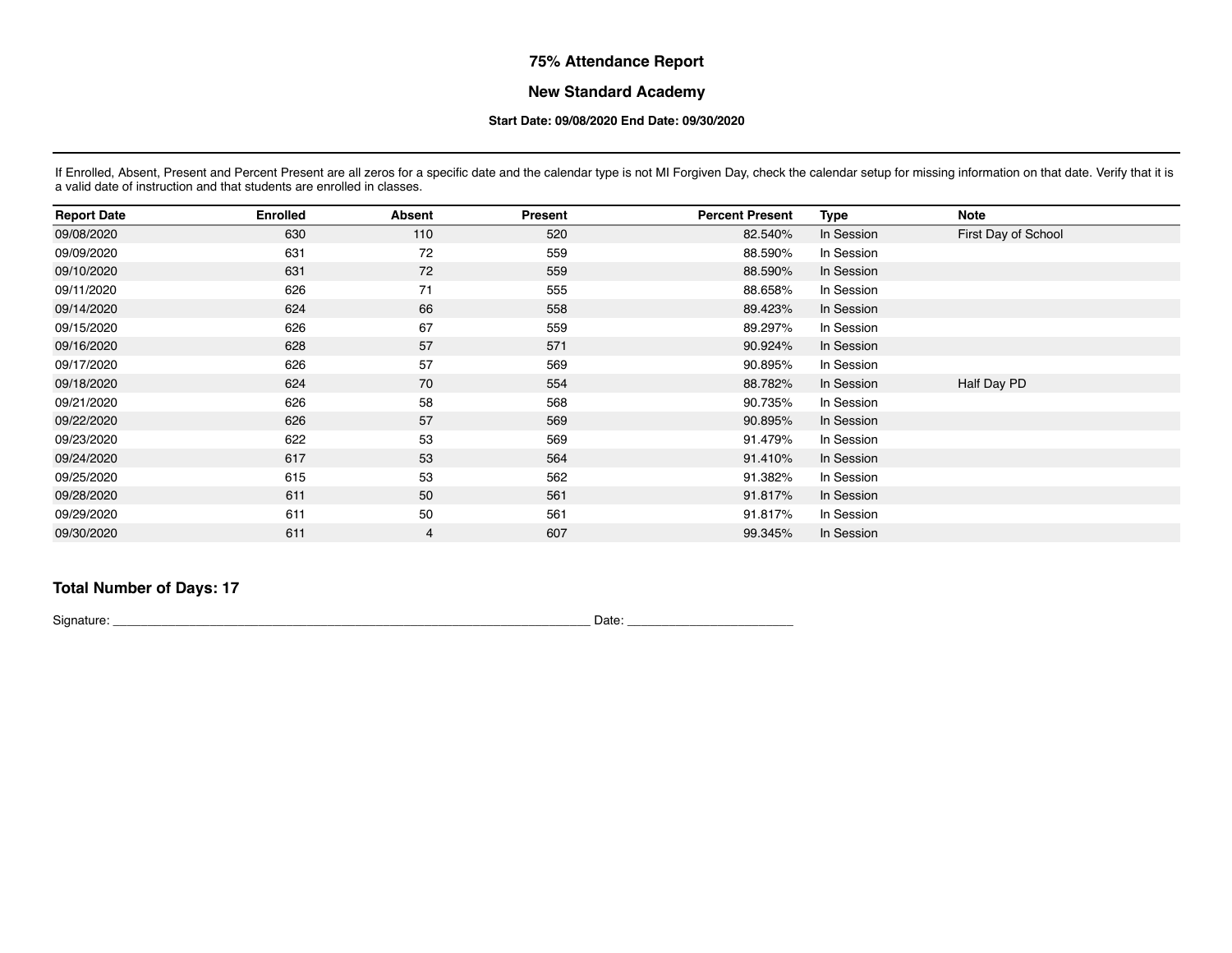# **75% Attendance Report**

### **New Standard Academy HS**

#### **Start Date: 09/08/2020 End Date: 09/30/2020**

If Enrolled, Absent, Present and Percent Present are all zeros for a specific date and the calendar type is not MI Forgiven Day, check the calendar setup for missing information on that date. Verify that it is a valid date of instruction and that students are enrolled in classes.

| <b>Report Date</b> | <b>Enrolled</b> | <b>Absent</b> | Present | <b>Percent Present</b> | Type       | <b>Note</b>         |
|--------------------|-----------------|---------------|---------|------------------------|------------|---------------------|
| 09/08/2020         | 88              | $\mathbf 0$   | 88      | 100.000%               | In Session | First Day of School |
| 09/09/2020         | 88              | 0             | 88      | 100.000%               | In Session |                     |
| 09/10/2020         | 88              | $\mathbf 0$   | 88      | 100.000%               | In Session |                     |
| 09/11/2020         | 87              | 0             | 87      | 100.000%               | In Session |                     |
| 09/14/2020         | 88              | 4             | 84      | 95.455%                | In Session |                     |
| 09/15/2020         | 88              | 3             | 85      | 96.591%                | In Session |                     |
| 09/16/2020         | 89              | $\mathbf 0$   | 89      | 100.000%               | In Session |                     |
| 09/17/2020         | 90              | 0             | 90      | 100.000%               | In Session |                     |
| 09/18/2020         | 91              | $\mathbf 0$   | 91      | 100.000%               | In Session | Half Day PD         |
| 09/21/2020         | 91              | 0             | 91      | 100.000%               | In Session |                     |
| 09/22/2020         | 91              | $\mathbf 0$   | 91      | 100.000%               | In Session |                     |
| 09/23/2020         | 90              | 0             | 90      | 100.000%               | In Session |                     |
| 09/24/2020         | 89              | $\mathbf 0$   | 89      | 100.000%               | In Session |                     |
| 09/25/2020         | 89              | 0             | 89      | 100.000%               | In Session |                     |
| 09/28/2020         | 89              | $\mathbf 0$   | 89      | 100.000%               | In Session |                     |
| 09/29/2020         | 89              | $\mathbf 0$   | 89      | 100.000%               | In Session |                     |
| 09/30/2020         | 89              | 0             | 89      | 100.000%               | In Session |                     |

## **Total Number of Days: 17**

Signature: \_\_\_\_\_\_\_\_\_\_\_\_\_\_\_\_\_\_\_\_\_\_\_\_\_\_\_\_\_\_\_\_\_\_\_\_\_\_\_\_\_\_\_\_\_\_\_\_\_\_\_\_\_\_\_\_\_\_\_\_\_\_\_\_\_\_\_\_\_ Date: \_\_\_\_\_\_\_\_\_\_\_\_\_\_\_\_\_\_\_\_\_\_\_\_